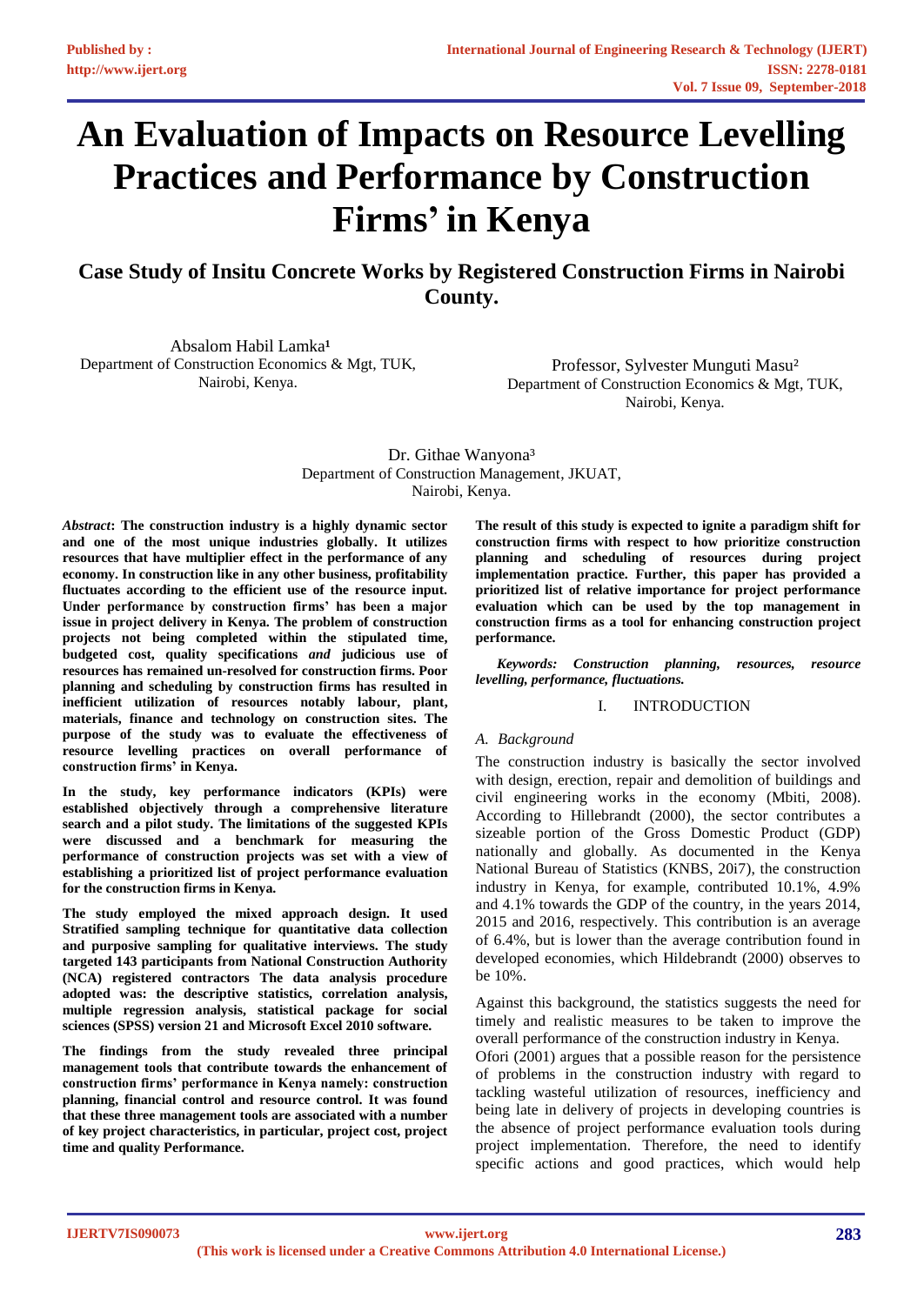achieve desired results within the set time frame and budget is critical for projects performance (Gwaya, 2015

The construction industry utilizes resources which encompass labour, plant, materials, finance, time and space to deliver the constructed physical facilities to the clients. To meet the physical limits of construction resources, to avoid day-to-day fluctuation in resource demands and to maintain an even flow in application of construction resources, resource levelling would be required in the construction industry. In the words of Harington (2007), 'resource levelling is a management technique which attempts to minimize the fluctuation in requirements by optimizing the use of resources to project activities in a manner that will improve productivity and performance.

Undesirable resource fluctuation on construction sites are of a great concern to the parties in the construction industry as it affects the overall project performance and productivity levels (El-Rayes, 2009). High resource peak demand causes congestion problems on site as activities have to wait for the resources resulting in decline in performance of workers (Chitkara, 2012).

# *B. Research Problem*

Ineffective evaluation of resource levelling management practices on performance of construction firms remains a problem to ponder over in the construction industry in Kenya. Lack of appropriate resource levelling management tools on performance evaluation by construction firms in Kenya has made planning of resources unpredictable and thereby influencing overall construction project performance (Gwaya, 2015). Advancement in complexity of construction projects has exerted formidable challenges in resources utilization as the resources need to be well managed in order to reduce the inherent uncertainty in balancing demand for resources with the available supply (PMI, 2015). Resources fluctuation beyond acceptable limits is bad for employee morale as it negatively affects crew efficiency, team spirit and leads to poor project performance. The network programming methods in existence are not responsive to the need of the field personnel as they are too dependent on specialists for implementation and don't depict resource utilization (Galloway, 2006). Despite the previous studies in Kenya on project performance and the application of existing resource utilization techniques notably by Talukhaba (1999), Gichunge (2000), Wanyona (2005),Masu (2006), Muchungu (2012) and Gwaya (2015) among others, the problem of fluctuation in resources on construction sites has remained un-resolved to contractors in their predictive resource levelling practices on resource idleness and resource mobilization.. The aforementioned researchers established that time and cost performance of projects in Kenya escalated to the extent that over 70% of the projects initiated were likely to extend in time with a magnitude of over 50%, while over 50% of the projects were likely to increase in cost with a magnitude of over 20%.

# *C. Research objectives*

The main objective of the study was to evaluate the effectiveness of resource levelling management tools on performance with regard to resource utilization of construction firms' in Kenya. The case study of in-situ concrete works by construction firms' in Nairobi County was considered under the survey.

# *D. Study Significance*

The findings from the study would be valuable in the construction industry as they will prioritize the effectiveness of resource levelling management tools on performance with regard to resource utilization. This would assist the construction firms to minimize undesirable resource fluctuation and improve performance in resource utilization practice in project delivery in Kenya. Further, the proposed resource levelling management tools for evaluation on performance with regard to resource utilization from the res**e**arch will contribute to the existing body of knowledge, as well as improving decision making skills for top management and thereby contributing towards improved performance by construction firms

### II. RESOURCE UTILIZATION STUDIES

### *A. Introduction*

According to Chitkara (2012) the construction industry is a complex organization which centers' on the project under construction. He argues that the industry is unique in many ways as traditionally the design is quite divorced from construction. Resource requirements and organization of work differ with each task. The un-explored site geology, uncertain weather, unforeseen natural calamities, faulty designs and engineering failures such as ill-defined scope of work and lack of construction experience would affect performance. Muchungu (2012) reinforces the argument by stating that the rapid changing technology, fast moving economic conditions, susceptible environments and new dimensions to the complex nature of projects would pose challenges to resource utilization. Hence, effective management of resources to deliver the constructed facility to the client within the predetermined duration, budgeted cost and stipulated quality specifications is crucial for project performance and implementation.

### *B. Resource demand schedules*

Schedules are key documents in the management of construction projects. A project schedule establishes the start date, duration, completion date, and resource needs for each activity in the project. Mistakes in the schedule may cause the project team to allocate resources to the wrong place at the wrong time or may prevent the parties from accurately assessing whether the project is ahead of or behind schedule (El-Rayes, 2009) Knowing precisely when an activity is going to begin also has substantial cost implications. Scheduling the construction process is essential not only so that projects can be completed profitably and on time, but also so that any delays can be evaluated in order to prove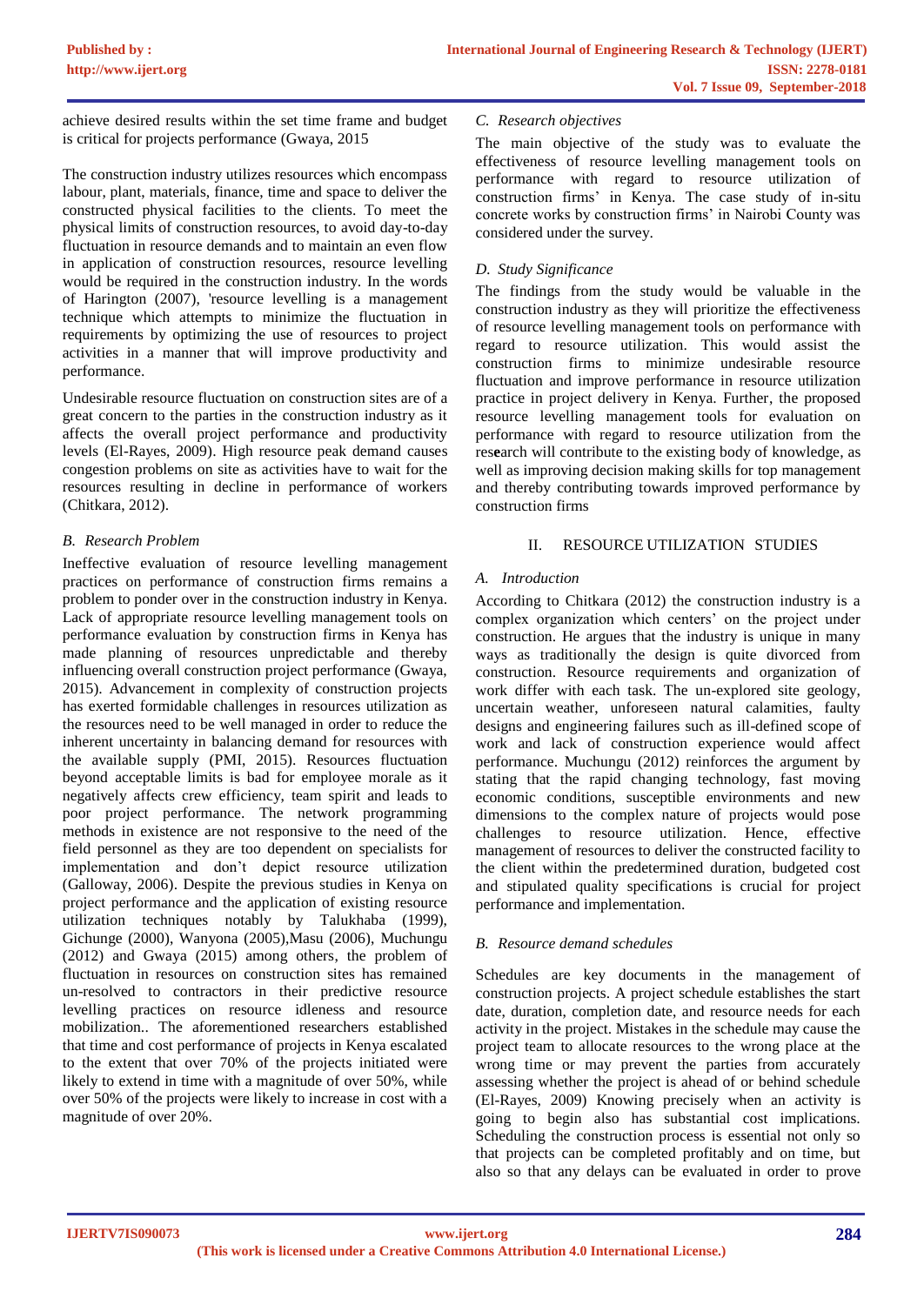entitlement to time and cost compensation. As problems are encountered, the schedule helps project managers rearrange project tasks and resources so that they can meet the primary objectives of time, cost, and quality under limited resource and budget constraints.

#### *C. Resource allocation*

The Resource allocation has been defined by Chitkara (2012) as the process that breaks down work activities into the types and quantities of labour, equipment, materials, time and finance needed to perform the work. As a result, one is able to determine the resource needs and plan accordingly. El-Rayes (2009) observed that each project will need a different blend of quality and quantity of resources to achieve specified performance objectives. Therefore, resource allocation would be used to provide a feasible schedule for the completion of the project within the management constraints. When there are insufficient resources available, the activities have to be rescheduled to free necessary resources. In the case where two activities require the same resources simultaneously and there are insufficient resources to start both activities as planned, the activity with the highest priority will get the scarce resource first.

# *D. Resource levelling technique*

According to PMI (2015) resource levelling is a 'technique in which start and finish dates are adjusted based on resource constraints with the goal of balancing demand for resources with the available supply'. The technique ensures that resource demand does not exceed resource availability. There would be reallocation of total or free slack in activities to minimize fluctuation in the resource requirement profile while maintaining the original project completion time. As PMI (2015) goes on explain, 'resource levelling involves the delay of non-critical activities within their total float limits and manipulations of the daily resource requirements'. The thinking behind resource levelling is the establishment of schedules in which resources become as level as possible without changing the original completion time of the project, the aim being to reduce the peaks and troughs associated with resources requirements in a project (Chitkara, 2012).This would be more efficient because every upswing has a cost impact whether it comes from bringing new crew to the site of the project or procuring more equipment. The costs of learning on the job can be exorbitant as they arise from problems of logistics, teamwork and site safety issues.

# *E. Performance measurement for resource levelling*

Choudhury (2002) and cited in Masu (2006) argues that a project will be considered totally successful if it gets completed within the stipulated contract period, original set budget and the set specifications or the standards of workmanship. On the other hand, a project may be considered a failure if it abandoned half-way or completed with a changed concept, does not a produce as specified in terms of quality of product and if it becomes sick soon after going into commercial production

## *F. Tools for performance assessment on resource levelling*

Chitkara (2012) argues that projects have become much more complex and difficult to execute due to the increasing uncertainties in technology, scope of the work, project complexity, fluctuating resource flows and all sorts of external influence. Work study technique has been used quite often in the construction industry as an assessment tool in determining the success in productivity performance The two main work study techniques used in the construction industry for resource utilization are method study and work measurement. The method study technique is used to record work procedures, provide systems of analysis and develop improvements. Further the methodology can assist in project planning, site layout evaluation, balancing plant and other resources at the work place and re-planning of production (Harris, 2013). In the case of in-situ concrete, multi activity chart for example could be used in the balancing of resources

On the hand, work measurement is the measurement of the time required to perform a task so that at output standard of production for a worker and/ or plant may be established (expected) which may be compared with the actual production). In the case study of in-situ concrete, work measurement could be carried out by use of the following techniques; time study, activity sampling, synthesis and analytical estimating (Forster, 2014).

### *G. Conceptual framework*

In order to improve performance of construction firms, there was need to evaluate and rank resource levelling management tools on performance with regard to resource utilization. Presented in figure 1 is the conceptual framework for the study showing how construction resource levelling practice (dependent variable) will be affected by six independent variables of construction project performance. The factors affecting resource levelling and construction project performance were obtained as noted by previous studies notably Gwaya (2015), PMI, (2015), Masu (2006), Gichunge (2000) and Talukhaba (1999).

D**ependent variable Independent variables**





*Source: Author, 2017*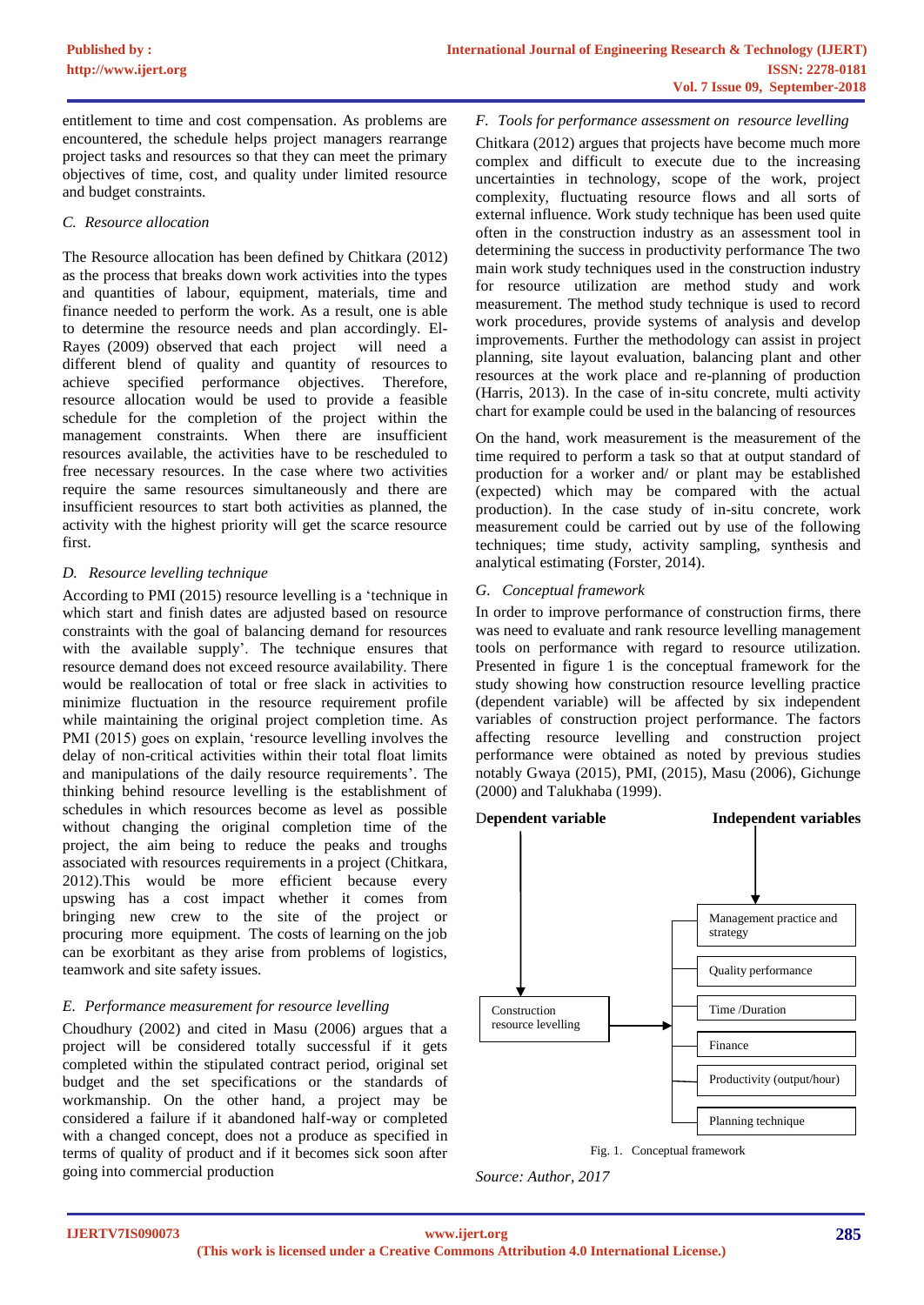The above relationship of resource levelling in the conceptual framework can be stated statistically in Multiple Regression Analysis (MRA) as:

$$
CRL = Fo (Mp, Cp, Tm, Fn, Pb, Pt)
$$
 (1)

Where

 $CRL = Construction$  Resource Levelling and the following independent variables

 $Mp =$ Management practice

 $Cp =$  Complexity of project

 $Tm = Time$ 

 $Fn = Finance$ 

 $Pd = Productivity$ 

Pt= Construction planning technique

**Fo** means 'function of' (influenced by).

# III. METHODOLOGY

#### *A. Research Design*

The research design used in this study was of the mixed method (Creswell, 2014). The data collection proceeded in two phases with quantitative data collection and analysis in the first phase, and then followed up with qualitative interviews which helped to explain and confirm or answer the question of 'how and why' in the survey responses.

### *B. Research Method.*

Primary data was gathered directly from the site through questionnaires, interview schedules, direct observation and documentary analysis in Nairobi County. The questionnaires comprised of both structured and open ended questions and were self-administered to contractors and their top technical staff on live construction sites so as to get their general view or perception of the required information. Interview schedules were used to confirm the information obtain through face-to- face encounter with contractors and their senior technical staff.

### *C. Research tools*

The study embraced the use of both quantitative and qualitative approaches to collect both primary and secondary data using a variety of instruments Questionnaires were used as the main instrument for collecting quantitative data and were complimented with interviews from targeted respondents. Observation list, time study forms and multiple activity process charts were used for direct recording of observation of studied activities on site. On the other hand since all the information could not be obtained from the field, the researcher supplemented information using secondary data from previous project records, internet, journals articles, conference papers and magazines among others

### *D. Sampling Method*

For the quantitative phase of data collection, Stratified sampling method was used for picking respondents as a clear

framework for categories of NCA (NCA3 to NCA6) contractors was readily available from the register of contractors (GOK, 2016). Tromp (2011) argues that for the purpose of generalization of the results findings, a researcher would need a minimum of 30 subjects in each group for corelational and descriptive research. A total of 104 of them participated from the initially targeted 143 respondents. Purposive sampling method was used in the second phase of qualitative data collection through interviews. Further, construction projects that had insitu concrete works in progress were considered to have the desired information and were included in the sample in the second phase

### *E. Data analysis Method*

Data from questionnaires, observation checklist and interview schedules were coded to assist in analysis. Responses from closed ended questions were assigned numerical values and analyzed quantitatively using mean item score and percentages whereas the open ended questions were analyzed qualitatively.

For closed ended questions, the analysis involved the use of mean item score, frequency count and ranking generated through use Relative Importance Index (RII) and statistical package for social sciences (SPSS) version 21 to generate tables, pie charts the data from the field survey Microsoft office excel 10 was also used to generate other charts and graphs for evaluation of impacts on resource levelling practices and performance by construction firms' in Kenya**.**

The RII of the identified performance factors were computed using a designed 5-point likert scale as follows:

$$
RII = \frac{\sum W}{A X N} \tag{2}
$$

Where:

 $W =$  the weight given to each factor by the respondents on a likert scale of 1 to 5

 $A =$  the highest weight (5)

 $N =$  the total number of respondents

### *F. Data Validity and Reliability*

To check on data validity the study relied on interviews with senior technical personnel in the contractor's organization and use of an inspection checklist. The reliability was enhanced by adopting a larger population sample of the 143 target population. In this study 73% of the target population was considered which translated to 104 respondents out of the 143 respondents targeted for the study. Reliability is defined as a measure of the degree to which a research instrument yields consistent results or data after repeated trials (Mugenda).

According to Creswell (2014), there are four different methods of assessing reliability in data and these four are: test-retested, equivalent form, split-half and internal consistency. In this study, the internal consistency method was used. Cronbach's alpha which is the most common reliability coefficient method for estimating internal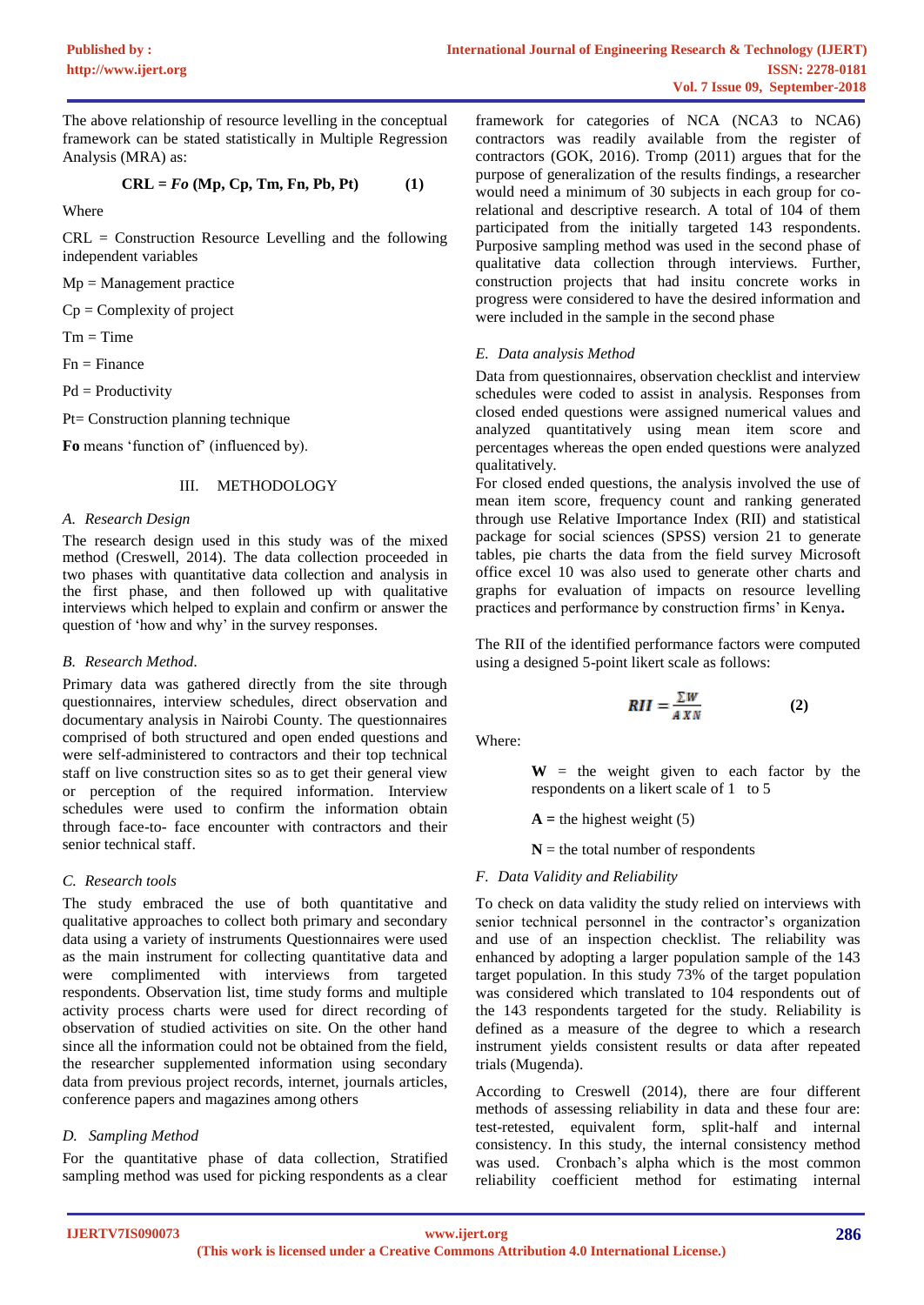consistency was used to test the questionnaire reliability. Cronbach's alpha (**α**) was therefore used to test the questionnaire construct consistency and level of random error. Cronbach's alpha reliability coefficient normally ranges between 0.0 and 1.0. The closer Cronbach's alpha coefficient is to 1.0 the greater the internal consistency of the items in the scale (Creswell, 2014). The Cronbach's Coefficient Alpha was computed to determine how items correlate among themselves using the following standardized formula:

$$
a = \frac{N\overline{c}}{\overline{v} + (N-1)\overline{c}}\tag{3}
$$

Where  $\alpha$  = Cronbach's Coefficient Alpha

 $N =$  the number of items considered

 $\bar{c}$  = the mean of the inter-item covariance among the items

 $\overline{\mathbf{v}}$  = the average variance.

George and Marllery (2008) provided a commonly accepted rule of thumb for describing internal consistency using Cronbach's alpha as indicated in Table 1:

Table 1: Cronbach's Consistency Alpha

| <b>Cronbach's Coefficient Alpha</b> | <b>Internal Consistency Remarks</b> |
|-------------------------------------|-------------------------------------|
| $\alpha > 0.9$                      | Excellent                           |
| $0.7 \le \alpha \le 0.9$            | Good                                |
| $0.6 \le \alpha \le 0.7$            | Acceptable                          |
| $0.5 \leq \alpha \leq 0.6$          | Poor                                |
| $\alpha$ < 0.5                      | Unacceptable                        |

*Source: Adopted from George D. & P. Marllery, (2008)*

The Cronbach's alpha coefficient was calculated using SPSS version 21 and the subsequent relationship between the individual items and the overall scale was examined. Table 2 shows a summary of the results obtained from the study survey for the questions on the 'evaluation of construction project performance factors'. The results from the study are in the range of '0.7  $\leq \alpha$  < 0.9' which are considered to be 'good' Cronbach's alpha values (Marlley, 2008).

Table 2: Cronbach's Alpha results

| Research instruments<br><b>Question</b> | Evaluation with respect<br>to the following actors: | Number<br>of items | Cronbach's<br>Alpha |
|-----------------------------------------|-----------------------------------------------------|--------------------|---------------------|
| Sec B Part I, O6                        | Construction project<br>performance                 | 14                 | 0.749               |
| Sec B Part I, O7                        | Construction project<br>implementation practice     | 14                 | 0.784               |
| Sec B Part III.<br>Table VII            | Performance<br>measurement indicators               | $80(10*8)$         | 0.894               |

*Source: Author, 2018*

# IV. FINDINGS

*A. Evaluation of efectiveness of resource levelling management tools on performance and implementation practice with regard to resource utilization*

The fourteen critical resource levelling management tools which contribute to the enhancement of the performance of construction firms were identified from the literature search and were evaluated by the respondents in accordance with their level of significance on performance on construction firms. The tools were: skills and training in management, construction planning, uniqueness and complexity of the project, duration control mechanism, financial control, productivity, economic environment, matching of resources , resource prediction, resource recruitment, resource control, decision making, site organization and strategizing work. Tables 3 and 4 presents the findings from the respondents' evaluation on the rank order of the fourteen important assessment tools for resource levelling management practice on performance of construction firms with regard to resource utilization. Table 5 gives the overall summary of the ranking obtained from Tables 3 ad 4.

Table 3: RII - Evaluation on the performance of construction

|                                         |                |                               |    | firms |    |            |        |       |                |
|-----------------------------------------|----------------|-------------------------------|----|-------|----|------------|--------|-------|----------------|
|                                         |                | <b>Likert Scale</b>           |    |       |    | Overall    |        |       |                |
| <b>Tools</b>                            | 1              | $\overline{2}$                | 3  | 4     | 5  | $\Sigma$ w | A      | RII   | Ra             |
|                                         |                | <b>Frequency of responses</b> |    |       |    |            | X<br>N |       | nk             |
| Construction<br>planning                | $\theta$       | $\theta$                      | 6  | 22    | 76 | 486        | 520    | 0.935 | 1              |
| Financial<br>control                    | $\theta$       | $\Omega$                      | 11 | 29    | 64 | 469        | 520    | 0.902 | $\overline{c}$ |
| Resource<br>control                     | $\theta$       | 10                            | 9  | 35    | 50 | 437        | 520    | 0.840 | 3              |
| Strategizing<br>work                    | $\theta$       | 6                             | 18 | 31    | 49 | 435        | 520    | 0.837 | $\overline{4}$ |
| Decision<br>making                      | $\theta$       | 3                             | 25 | 32    | 44 | 429        | 520    | 0.825 | 5              |
| Skills and<br>training in<br>management | $\overline{2}$ | 9                             | 19 | 26    | 48 | 421        | 520    | 0.810 | 6              |
| Matching of<br>resources                | $\Omega$       | 9                             | 27 | 36    | 32 | 403        | 520    | 0.775 | $\tau$         |
| Site<br>organization                    | 3              | 12                            | 17 | 49    | 23 | 389        | 520    | 0.748 | 8              |
| Duration<br>control<br>mechanism        | $\theta$       | 14                            | 34 | 40    | 16 | 370        | 520    | 0.712 | 9              |
| Resource<br>recruitment                 | $\theta$       | 22                            | 38 | 27    | 17 | 351        | 520    | 0.675 | 10             |
| Resource<br>prediction                  | 5              | 9                             | 54 | 22    | 14 | 343        | 520    | 0.660 | 11             |
| Uniqueness<br>and<br>complexity         | 7              | 24                            | 27 | 34    | 14 | 342        | 520    | 0.658 | 12             |
| Production<br>output<br>prediction      | $\theta$       | 15                            | 35 | 28    | 16 | 327        | 520    | 0.629 | 13             |
| Economic<br>environment                 | 10             | 25                            | 36 | 25    | 8  | 308        | 520    | 0.592 | 14             |

*Source: Author, 2018*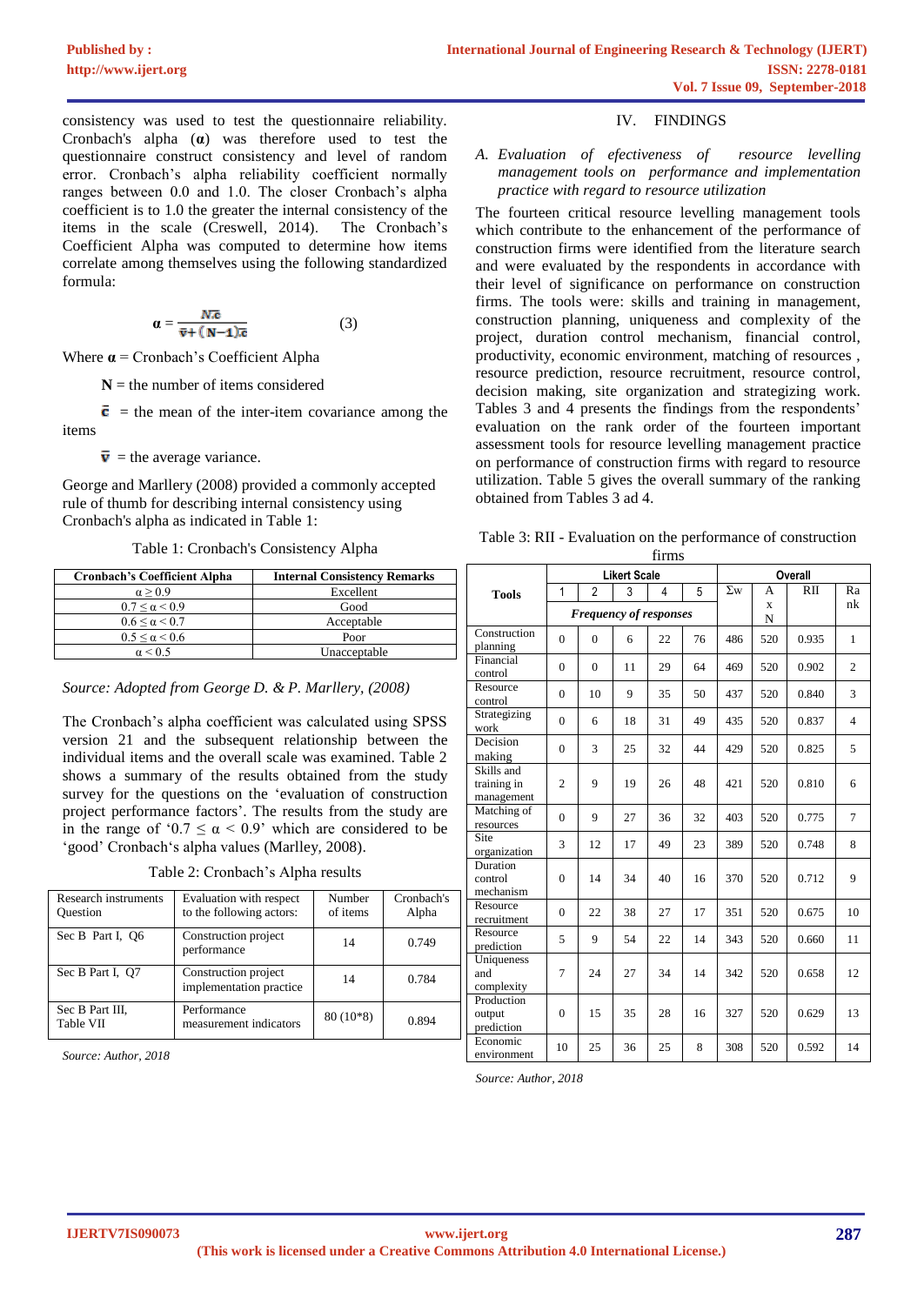| implementation practice |                |                               |    |    |         |            |     |            |                |
|-------------------------|----------------|-------------------------------|----|----|---------|------------|-----|------------|----------------|
|                         |                | <b>Likert Scale</b>           |    |    | Overall |            |     |            |                |
| <b>Tools</b>            | $\mathbf{1}$   | $\overline{2}$                | 3  | 4  | 5       | $\Sigma$ w | A   | <b>RII</b> | Ra             |
|                         |                | <b>Frequency of responses</b> |    |    |         |            | X   |            | nk             |
|                         |                |                               |    |    |         |            | N   |            |                |
| Construction            | $\theta$       | 3                             | 3  | 27 | 71      | 478        | 520 | 0.919      | $\mathbf{1}$   |
| planning                |                |                               |    |    |         |            |     |            |                |
| Financial               | $\overline{0}$ | $\mathbf{0}$                  | 15 | 38 | 51      | 452        | 520 | 0.869      | $\overline{2}$ |
| control                 |                |                               |    |    |         |            |     |            |                |
| Resource                | $\theta$       | 3                             | 11 | 38 | 52      | 451        | 520 | 0.867      | 3              |
| control                 |                |                               |    |    |         |            |     |            |                |
| Decision                | $\theta$       | 9                             | 8  | 28 | 59      | 449        | 520 | 0.863      | $\overline{4}$ |
| making                  |                |                               |    |    |         |            |     |            |                |
| Strategizing            | $\overline{0}$ | 9                             | 16 | 23 | 56      | 438        | 520 | 0.842      | 5              |
| work                    |                |                               |    |    |         |            |     |            |                |
| Skills and              |                |                               |    |    |         |            |     |            |                |
| training in             |                |                               |    |    |         |            |     |            |                |
| management              | $\overline{2}$ | 10                            | 7  | 32 | 53      | 436        | 520 | 0.838      | 6              |
| Site                    |                |                               |    |    |         |            |     |            |                |
| organization            | 3              | 5                             | 26 | 38 | 32      | 403        | 520 | 0.775      | $\tau$         |
| Matching of             |                |                               |    |    |         |            |     |            |                |
| resources               | $\overline{0}$ | 6                             | 30 | 44 | 24      | 398        | 520 | 0.765      | 8              |
| Duration<br>control     |                |                               |    |    |         |            |     |            |                |
| mechanism               | 3              | 7                             | 28 | 39 | 27      | 392        | 520 | 0.754      | 9              |
| Production              |                |                               |    |    |         |            |     |            |                |
| output                  |                |                               |    |    |         |            |     |            |                |
| prediction              | $\overline{0}$ | 18                            | 18 | 45 | 23      | 385        | 520 | 0.740      | 10             |
| Resource                |                |                               |    |    |         |            |     |            |                |
| recruitment             | $\overline{0}$ | 10                            | 34 | 40 | 20      | 382        | 520 | 0.735      | 11             |
| Resource                |                |                               |    |    |         |            |     |            |                |
| prediction              | $\overline{2}$ | 14                            | 28 | 41 | 19      | 373        | 520 | 0.717      | 12             |
| Uniqueness &            |                |                               |    |    |         |            |     |            |                |
| complexity              | 5              | 14                            | 24 | 38 | 22      | 367        | 520 | 0.706      | 13             |
| Economic                |                |                               |    |    |         |            |     |            |                |
| environment             | $\overline{7}$ | 19                            | 36 | 36 | 6       | 327        | 520 | 0.629      | 14             |

Table 4: RII - Evaluation on construction project implementation practice

*Source: Field Survey, 2018*

Table 5: Ranking of management tools which contribute to the enhancement of construction project performance and implementation practice using RII

|                                          | Overall |                | Performance |                | Implementation<br>practice |                |  |
|------------------------------------------|---------|----------------|-------------|----------------|----------------------------|----------------|--|
| <b>Tools</b>                             | RII     | Ra<br>nk       | RII         | Ra<br>nk       | RII                        | Rank           |  |
| Construction planning                    | 0.919   | 1              | 0.935       | 1              | 0.927                      | 1              |  |
| Financial control<br>(Budget allocation) | 0.869   | $\overline{c}$ | 0.902       | $\overline{c}$ | 0.886                      | $\overline{c}$ |  |
| Resource control                         | 0.867   | 3              | 0.840       | 3              | 0.854                      | 3              |  |
| Decision making                          | 0.863   | $\overline{4}$ | 0.825       | 3              | 0.844                      | $\overline{4}$ |  |
| Strategizing work                        | 0.842   | 5              | 0.837       | $\overline{4}$ | 0.840                      | 5              |  |
| Skills and training in<br>management     | 0.838   | 6              | 0.810       | 6              | 0.824                      | 6              |  |
| Site organization                        | 0.775   | $\overline{7}$ | 0.748       | 8              | 0.812                      | $\tau$         |  |
| Matching of resources                    | 0.765   | 8              | 0.775       | $\overline{7}$ | 0.770                      | 8              |  |
| Duration control<br>mechanism            | 0.754   | 9              | 0.712       | 9              | 0.733                      | 9              |  |
| Resource recruitment                     | 0.735   | 11             | 0.675       | 10             | 0.705                      | 10             |  |
| Resource prediction                      | 0.717   | 12             | 0.660       | 11             | 0.689                      | 11             |  |
| Production output<br>prediction          | 0.740   | 10             | 0.629       | 13             | 0.685                      | 12             |  |
| Uniqueness and<br>complexity             | 0.706   | 13             | 0.658       | 12             | 0.682                      | 13             |  |
| Economic<br>environment                  | 0.629   | 14             | 0.592       | 14             | 0.611                      | 14             |  |

*Source: Field Survey, 2018*

The findings of this study revealed that construction planning was the most important tool that contributes to the enhancement of construction project performance in the construction industry. The results from this study is in agreement with Muchungu (2012) who pointed out that all resources (people, materials, plant, time, finance and technology) have to be aligned to the construction programme if performance has to be improved. Proper planning will make the labourforce work more systematically and finance will be available on time. More skill and experience among the managers will enhance construction project planning. In addition, at the times set in the programme, other resources like materials and plant will be delivered on time. From the above results, the authors recommend that construction firms should invest adequately in the training of supervisors in the management tools of construction planning, financial control and resource control if improvement in performance is to be enhanced.

### *B. Prioritization of resource levelling management tools for project performance evaluation by construction firms.*

Eight key project performance characteristics which are likely to influence the overall project performance of construction firms' in Kenya was evaluated by the respondents in accordance with respect to the relative importance that each of the characteristics would affect the overall performance on site with regard to resource utilization. The characteristics were: project time, project cost and profitability, quality performance, adherence to construction programmes, productivity levels required, project size, project complexity and control tools. Table 6 presents the findings from the respondents' evaluation on the rank order of the most significant project characteristics which are likely to influence the overall project performance of construction firms in Kenya.

| Table 6 Cronbach's Alpha for Prioritized Project |  |
|--------------------------------------------------|--|
| performance Evaluation Indicators                |  |

| Performance evaluation                                    | No. of    | Respondents | Significance | Ra             |
|-----------------------------------------------------------|-----------|-------------|--------------|----------------|
| tools                                                     | items /   | (No.)       | Scale        | nk             |
|                                                           | resources |             | (% )         |                |
| Project cost(complete within<br>budget) /profitability    | 10        | 104         | 82.8         |                |
| Project time (complete on<br>time)                        | 10        | 104         | 81.6         | 2              |
| <b>Quality of performance</b><br>(achieve specifications) | 10        | 104         | 76.8         | 3              |
| Productivity levels required                              | 10        | 104         | 74.9         | $\overline{4}$ |
| Adherence to construction<br>programmes                   | 10        | 104         | 73.8         | 5              |
| Project control tools                                     | 10        | 104         | 70.8         | 6              |
| Project size                                              | 10        | 104         | 70.7         | 7              |
| Project complexity                                        | 10        | 104         | 70.3         | 8              |

*Source: Author, 2018*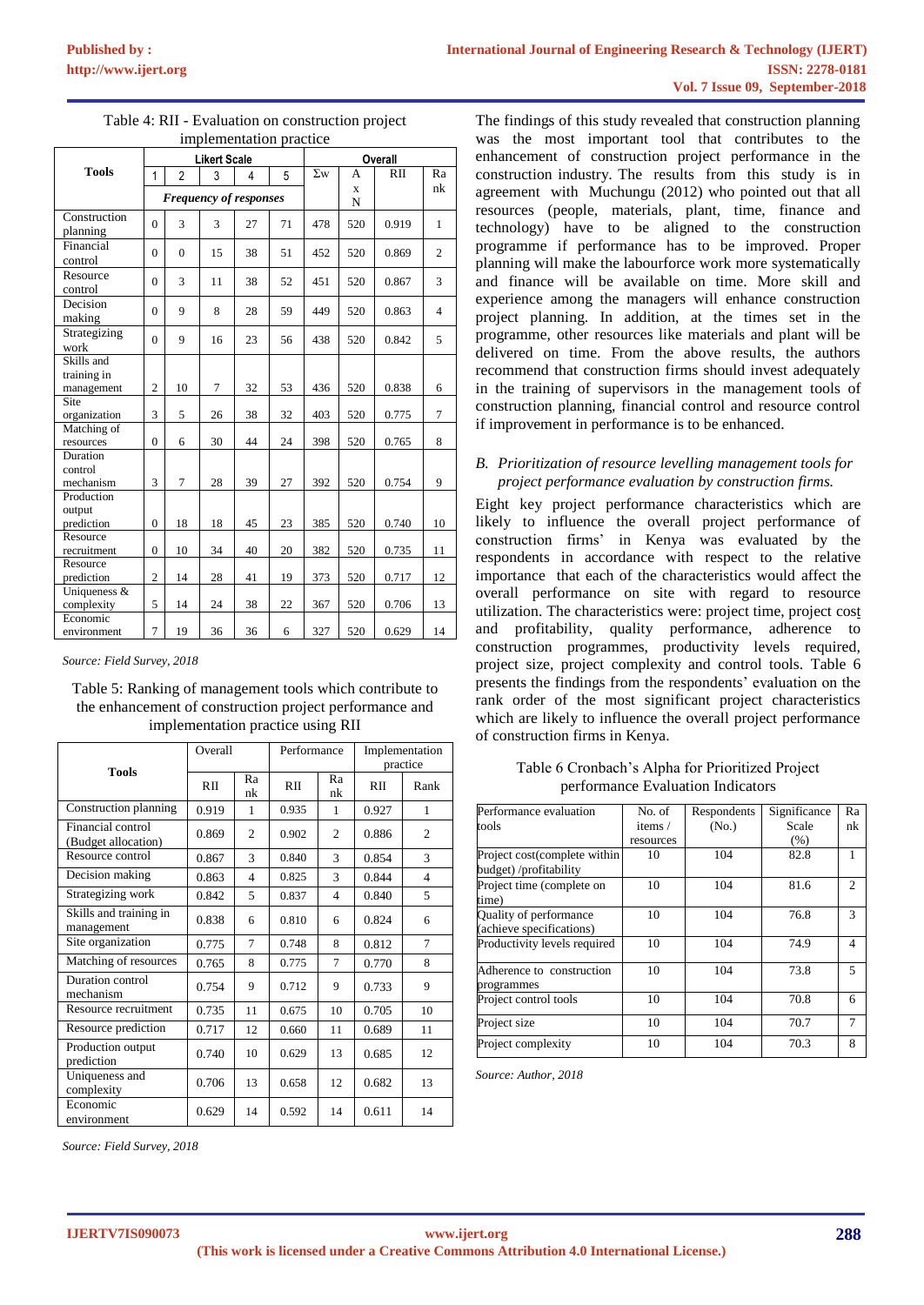The findings of this study established that project cost (completing within budget) was the most significant project evaluation tool that influence the overall project performance of construction firms in Kenya with a computed average percentage score of 82.8%. The success of all construction activities and resources on site are tied to the budget. The cost was followed closely by project time and quality performance with computed average of 81.6% and 76.8% respectively. The findings from the study confirmed the 'iron triangle' position of Atkinson's (1999) observation with respect to the most important and significant measure of project performance in construction firms.

#### V. CONCLUSION

The findings from the study revealed three principal management tools that impact towards the enhancement of construction firms' performance in Kenya namely: construction planning, financial control and resource control. It was found that these three tools are associated with a number of key project factors for the measurement of effective performance by construction firms, in particular, project cost, project time and quality Performance. According to the overall analysis from the study, project cost/profitability was the most critical factor for evaluation of effective performance by construction firms. From the contractors' perspective, it is project profitability making that is the most critical factor for the measurement of effective performance (Inuwa, 2014).

This paper has provided a prioritized list of relative importance for project performance evaluation which can serve as a tool to enhance construction project performance. It will facilitate the top management in construction firms in strategic decision making, enhance financial stability, improve efficiency and effectiveness in resource utilization, and delivery of quality projects to clients on time. The study recommends that further research should be undertaken on the development of a prioritized project performance evaluation model' for the construction firms' in Kenya.

#### REFERENCES

- [1] Chitkara, K. (2012). Construction project management planning scheduling and controlling. New Delhi: Tata McGraw-Hill.
- [2] Creswell, J.W. (2014). Research designs: Qualitative and mixed approaches (4<sup>th</sup> Ed.), London, SAGE
- [3] El-Rayes, K., & Jun, D. H. (2009). Optimizing Resource Levelling in Construction Projects, Journal for Construction Engineering and Management, 135(11), 1172-1180.
- [4] Forster, G. (2014). Construction site studies production, administration and personnel. London and New York: Published by Longman.
- [5] Galloway, P. D. (2006). "Survey of the construction industry relative to the use of CPM scheduling for construction projects." Journal of Construction Engineering and Management, ASCE, 132(7), 697–711.
- [6] Gichunge, H. (2000). Risk Management in The Building Industry in Kenya: Unpublished PhD Thesis. University of Nairobi, Nairobi.
- [7] GoK. (2016). NCA, Register of Contractor. Nairobi: Government Press.
- [8] Gwaya, A.O. (2015). Development of a project management evaluation model for the construction industry in Kenya. Nairobi: Published PhD Thesis, JKUAT.
- [9] Harington, R. (2007). Mitchell's Building construction Structure and Fabric Part 2. London: Prentice Hall.
- [10] Harris, F. & McCaffer, R. (2013).Modern Construction management (7<sup>th</sup> Ed.).. London. Black Science Ltd.
- [11] ILO. (1996-2016). Introduction to Work Study. GENEVA: Publications of international labour
- [12] Inuwa I. I. (2014). Project planning in construction procurement: the case of Nigerian indigenous contractors. Nairobi: Published PhD Thesis, JKUAT.
- [13] KNBS (2016). Kenya National Bureau of statistics (KNBS), Nairobi: Government press.
- [14] Masu, S. (2006). An Investigation into the causes and impact of Resource mix practices the performance of construction fitms in Kenya. Nairobi: Unpublished PhD Thesis, University of Nairobi.
- [15] Mbiti, T. K. (2008). A System Dynamics Model of Construction Output in Kenya, PhD Thesis, School of Property and Construction Project Management. Melbourne, Australia: University.
- [16] Muchungu, P. (2012). The contribution of human factor in the performance of construction firms in Kenya. Nairobi: Unpublished PhD Thesis, University of Nairobi.
- [17] Ofori, G. (2001), "Indicators for Measuring Construction Industry Development in Developing Countries", Building Research & Information, Vol. 29, No. 1, pp 40-50
- [18] PMI. (2015). A guide to the Project Management Body of Knowledge: PMBOK Guide. New York: Project Management Institute.
- [19] Talukhaba, A. A. (1999). An investigation into The Factors Causing Construction Project Delays in Kenya. Case Study of High-rise Building Projects in Nairobi. Unpublished PhD. Thesis. University of Nairobi, Nairobi, Kenya.
- [20] Tromp, K. (2011). Proposal and Thesis writing an introduction. Nairobi: Pauline publications Africa.
- [21] Wanyona, G. (2005). Risk management in the cost planning and control of building projects. The case of Quantity Surveying profession in Kenya. Unpublished PhD Thesis. University of Cape Town., Cape Town, South Africa

#### AUTHORS PROFILE

1. Absalom H.V. Lamka



#### *A. Academic Professional Qualification*

PhD (Constn Project Mgt **–** candidate), *TU-K*; Master of Constn Project Mgt (*JKUAT*); B.Phil. Constn Mgt (*UoN*); Cert Constn Engineering (*Polytechnic University, Japan*); H/Dip (Constn); Dip. (Bld & Civil Engineering); M.A.A.K. (CPM-3889); MIET (M/No.1007)

#### *B. Specialization*

Construction Project Management, Construction Contract Documentation, Measurements of building, Measurements of building works, Civil Engineering Measurement and Construction Productivity